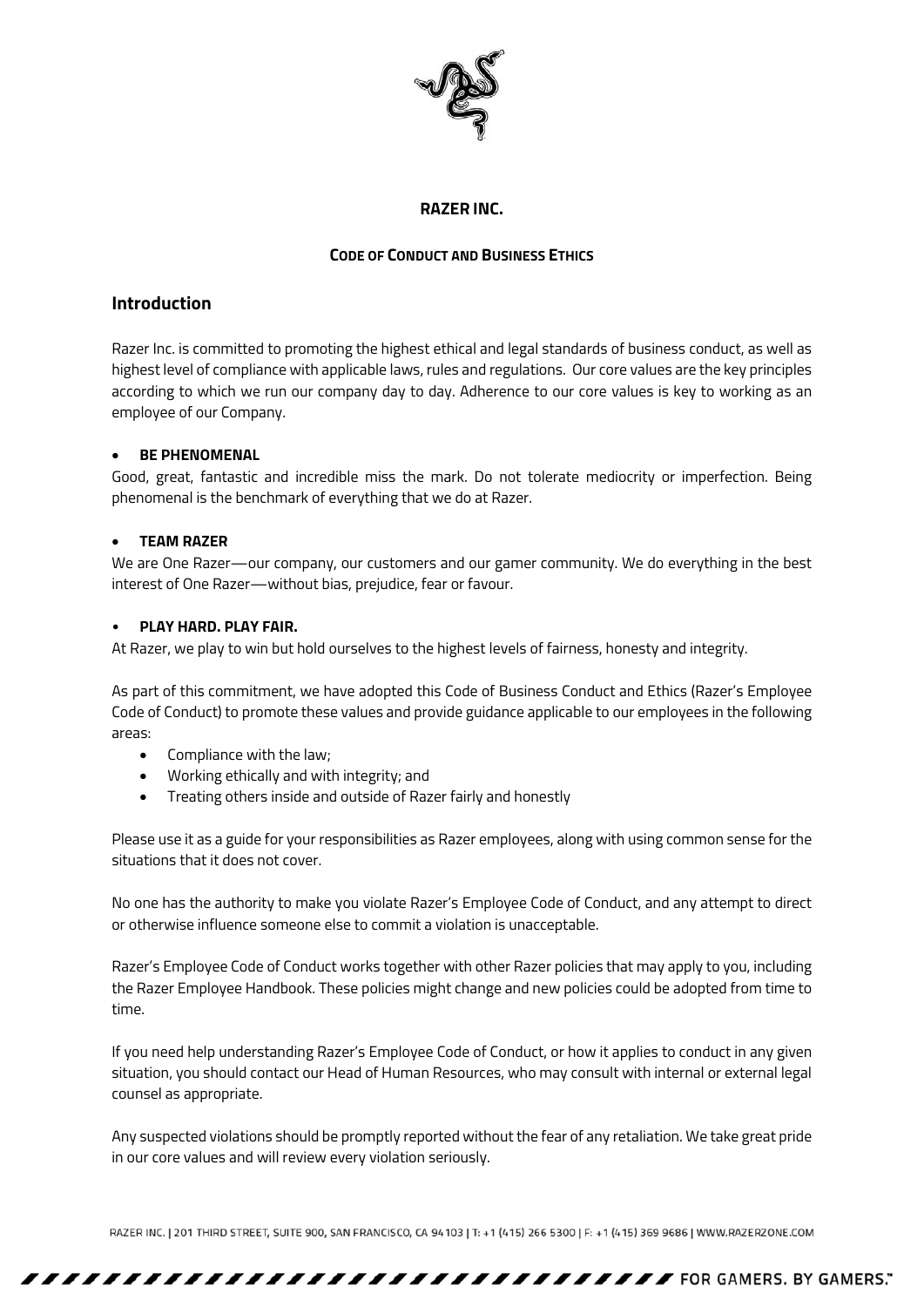

How to report a suspected violation:

- 1. Report it to our Head of Human Resources; and/or
- 2. Follow procedures in the company's Whistleblower and Complaint Policy which includes anonymous reporting.

RAZER INC. | 201 THIRD STREET, SUITE 900, SAN FRANCISCO, CA 94103 | T: +1 (415) 266 5300 | F: +1 (415) 369 9686 | WWW.RAZERZONE.COM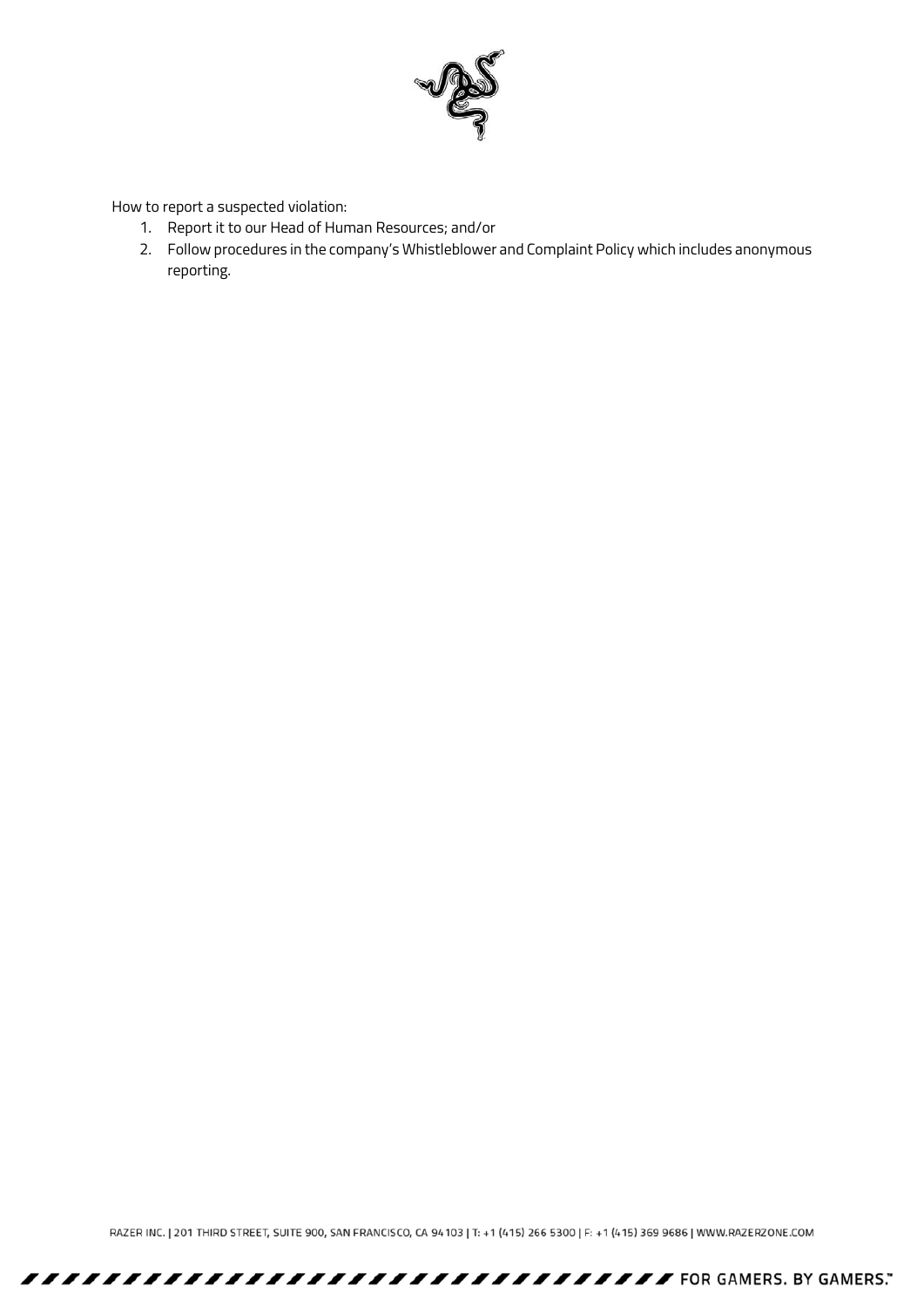

### **Code of Business Conduct and Ethics for Employees of Razer Inc.**

As adopted December 15, 2015

### **1. Legal Compliance**

You must always obey the law while performing your duties. While we do not expect you to have complete mastery of the laws applicable to your responsibility as an employee, we hope that you will be able to recognize situations that require you to consult with others to determine the appropriate course of action. If you have a question in the area of legal compliance, you should contact your supervisor or our Head of Legal immediately.

### **2. Inside Information and Insider Trading**

You are prohibited from using "inside" or material nonpublic information about Razer, or about companies with which we do business, in connection with buying or selling such other companies' securities, including "tipping" others who might make an investment decision on the basis of this information. It is illegal, and it is a violation of Razer's Employee Code of Conduct and other Razer policies, to tip or to trade on inside information. Employees who have access to inside information are not permitted to use or share inside information for stock trading purposes or for any other purpose except to conduct Razer business.

Please use the utmost care when in possession of material non-public information.

### **3. International Business Laws**

We expect all of our employees to comply with all laws, domestic and international. When traveling on Razer business, you must comply with all laws prohibiting bribery, corruption or the conduct of business with specified individuals, companies or countries. You must comply with a variety of domestic and international, including U.S. laws, rules and regulations governing the conduct of business

If you have a question as to whether an activity is restricted or prohibited, please contact our Head of Legal before taking any action.

### **4. Lawsuits and Legal Proceedings**

Razer complies with all laws and regulations regarding the preservation of records.

Lawsuits, legal proceedings, and investigations concerning Razer must be handled promptly and properly. Please contact our Head of Legal immediately if you receive a court order or a court issued document, or notice of a threatened lawsuit, legal proceeding, or investigation. A legal hold suspends all document destruction procedures in order to preserve appropriate records under special circumstances, such as litigation or government investigations. When there is a "legal hold" in place, you may not alter, destroy, or discard documents relevant to the lawsuit, legal proceeding or investigation. Our Head of Legal determines and identifies what types of records or documents are required to be placed under a legal hold and will notify Razer employees if a legal hold is placed on records for which they are responsible. If you are involved on Razer's behalf in a lawsuit or other legal dispute, you must avoid discussing it with anyone inside or outside of Razer without prior approval of our Legal Department. You and your supervisors must cooperate fully with the Legal Department in the course of any lawsuit, legal proceeding, or investigation.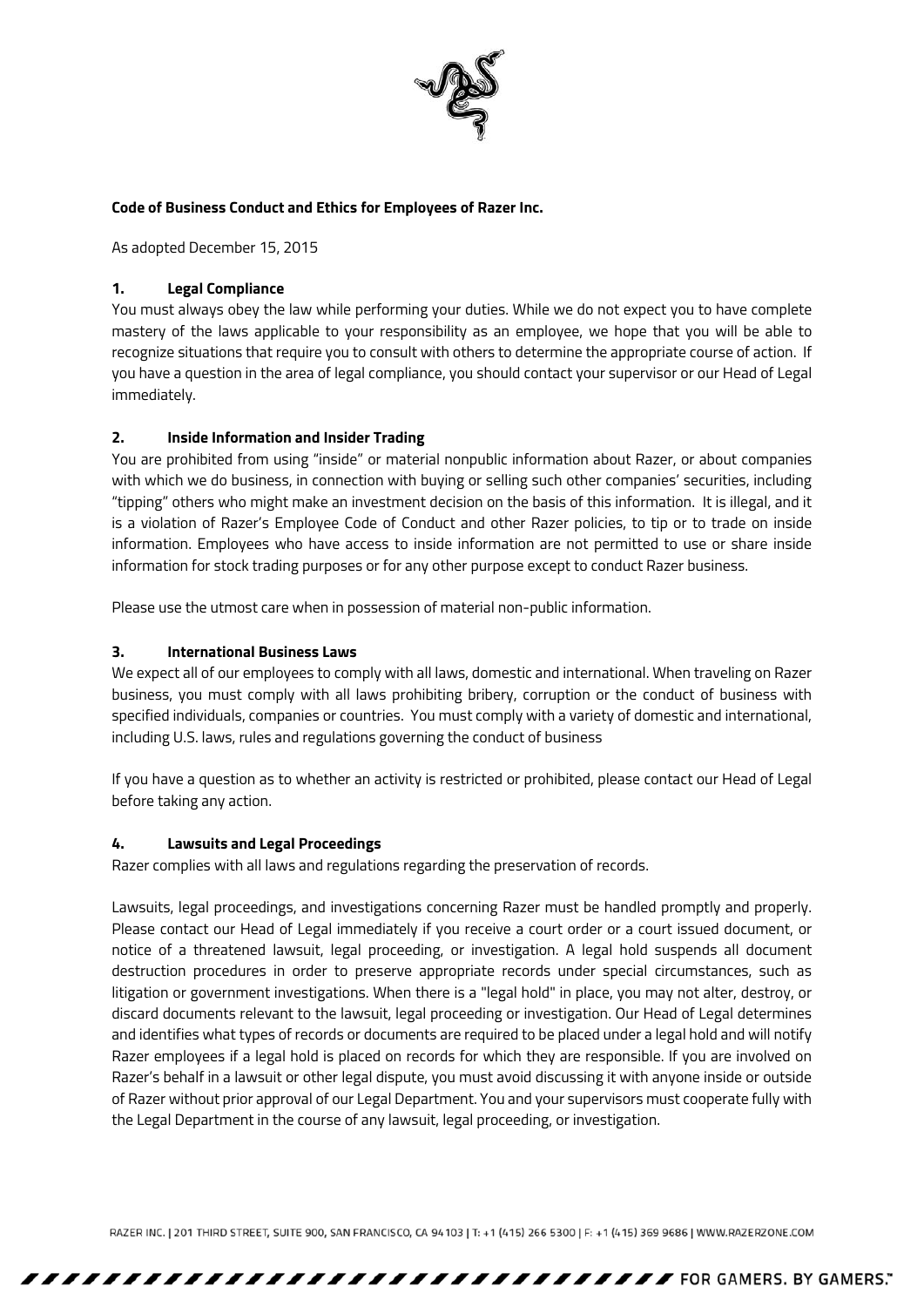

## **5. Conflicts of Interest**

We expect our employees to avoid actual or apparent conflicts of interest between their personal and professional relationships. If a personal interest appears to interfere with the interests of Razer as a whole, you might be facing a conflict of interest. Sometimes conflicts of interest arise when an employee takes some action or has some outside interest, duty, responsibility or obligation that conflicts with an interest of Razer's or with his or her duty to Razer. Conflicts of interest can also arise when an employee or relative (including a family member of an employee) receives improper personal benefits as a result of a having a position with Razer.

If you think you may be facing a conflict of interest, you should consider:

- Whether the activity would appear improper to an outsider;
- Whether the activity could interfere with your job performance or morale or that of another Razer employee;
- Whether you have access to confidential Razer information or influence over significant Razer resources or decisions;
- The potential impact of the activity on Razer's business relationships, including relationships with customers, suppliers and service providers; and
- The extent to which the activity could benefit you or your relatives, directly or indirectly.

A few examples of activities that could involve conflicts of interests include:

- Aiding our competitors. This could take the form of service as a member of the Board of Directors of, discussing or passing confidential Razer information to a competitor, or accepting payments or other benefits from a competitor. If you are concerned about whether an interaction with a competitor constitutes a conflict of interest, you should consult with your supervisor and our Head of Human Resources.
- Involvement with any business that does business with us or seeks to do business with us. Employment by or service on the Board of Directors of a customer, supplier or service provider is generally discouraged and you must seek authorization in advance if you plan to have such a relationship.
- Owning a significant financial interest in a competitor or a business that does business with us or seeks to do business with us. In evaluating such interests for conflicts, both direct and indirect interests that you or a relative may have should be considered, along with factors such as the following:
	- o The size and nature of the interest;
	- o The nature of our relationship with the other business;
	- o Whether you have access to confidential Company information;
	- o Whether you have an ability to influence Company decisions that would affect the other business.
- Soliciting or accepting payments, gifts, loans, favors or preferential treatment from any person or entity that does or seeks to do business with us.
- Taking personal advantage of corporate opportunities.

Employees must avoid these situations under all circumstances. If an employee believes a situation may exist in which he or she has a conflict of interest that would interfere with the ability to perform his or her responsibilities as an employee, he or she must promptly notify our Head of Human Resources.

RAZER INC. | 201 THIRD STREET, SUITE 900, SAN FRANCISCO, CA 94103 | T: +1 (415) 266 5300 | F: +1 (415) 369 9686 | WWW.RAZERZONE.COM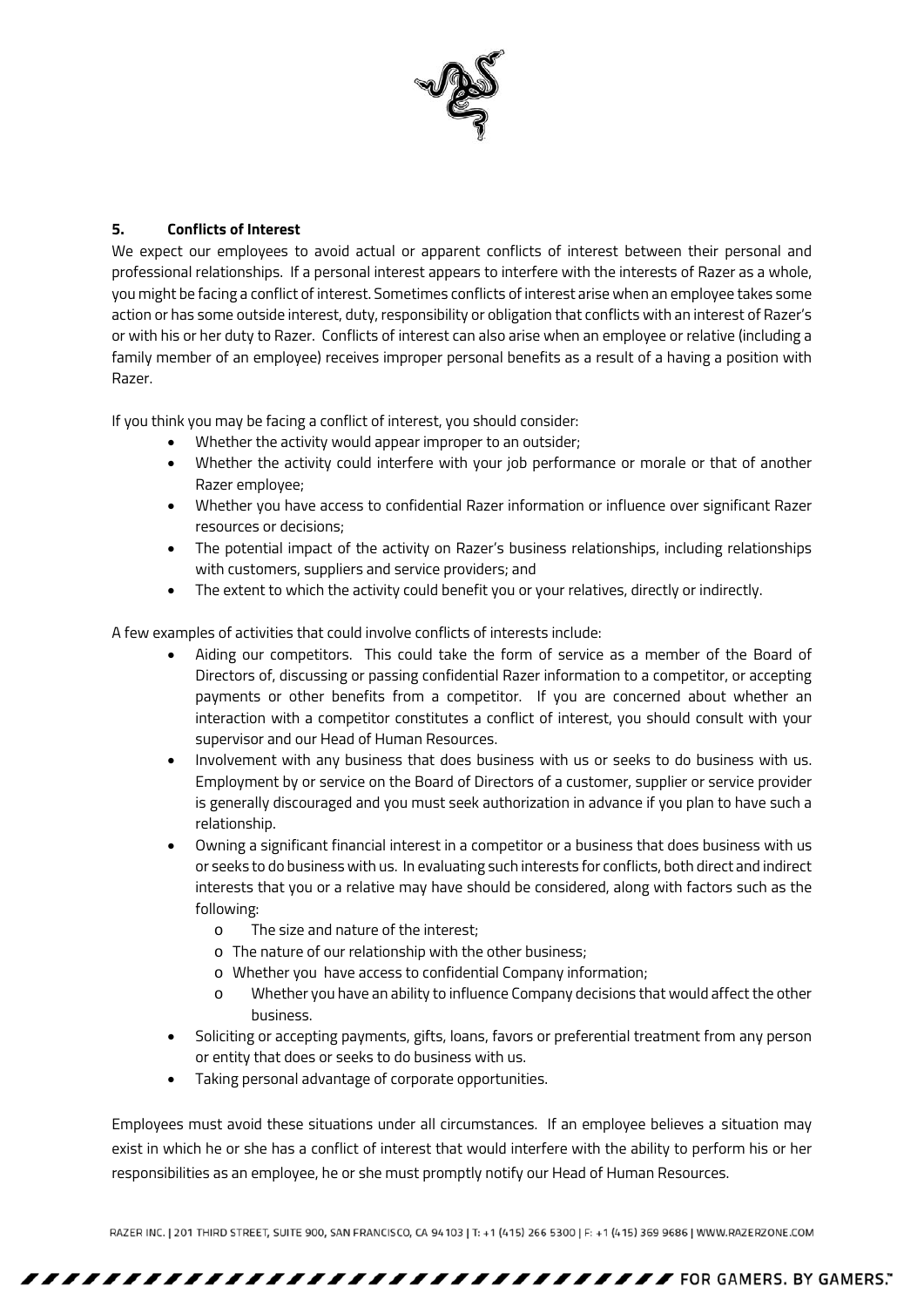

#### **Special note regarding employee loans**

Loans to employees or their family members by Razer, or guarantees of their loan obligations, could constitute an improper personal benefit to the recipients of these loans or guarantees. Accordingly, beginning with the adoption of Razer's Employee Code of Conduct, Razer loans and guarantees for executive officers are expressly prohibited by Razer policy and also are prohibited by law.

### **6. Corporate Opportunities**

We all owe a duty to Razer to always act in Razer's interest. You may not compete with Razer or take personal advantage of business opportunities that Razer might want to pursue. Even opportunities that are acquired through independent sources may be questionable if they are related to Razer's existing or proposed lines of business. Participation by employees in an outside business opportunity that is related to our existing or proposed lines of business is prohibited, unless you have received permission from our Head of Human Resources. If you believe a situation may exist in which you may participate in a business opportunity that Razer might want to pursue, then you must promptly consult with our Head of Human Resources.

## **7. Maintenance of Corporate Books, Records, Documents and Accounts; Financial Integrity; Reporting**

We strive to maintain integrity of our records and disclosure. We must honestly and accurately complete our corporate and business records, including all supporting entries to our books of account. Our records are important to shareholders and creditors. They serve as a basis for managing our business and are important in meeting our obligations to customers, suppliers, creditors, employees and others with whom we do business. We depend on our books, records and accounts accurately and fairly reflecting, in reasonable detail, our assets, liabilities, revenues, costs and expenses, as well as all transactions and changes in assets and liabilities.

To help ensure the integrity of our records and disclosure, we require that:

- No entry be made in our books and records that is intentionally false or misleading;
- Transactions be supported by appropriate documentation;
- The terms of sales and other commercial transactions be reflected accurately in the documentation for those transactions and all such documentation be reflected accurately in our books and records;
- Employees comply with our system of internal controls and be held accountable for their entries;
- Any off-balance sheet arrangements of Razer are clearly and appropriately disclosed;
- Employees work cooperatively with Razer's independent auditors in their review of Razer's financial statements and disclosure documents;
- No cash or other assets be maintained for any purpose in any unrecorded or "off-the-books" fund;
- Records be retained or destroyed according to Razer's document retention policies or procedures then in effect.

Our controls and procedures are designed to help ensure that Razer's reports and documents are complete, fair and accurate, fairly present our financial condition and results of operations and are timely and understandable. Employees who collect, provide or analyze information for or otherwise contribute in any way in preparing or verifying these reports must adhere to all controls and procedures and generally assist us in producing financial disclosures that contain all of the information about Razer that is required by law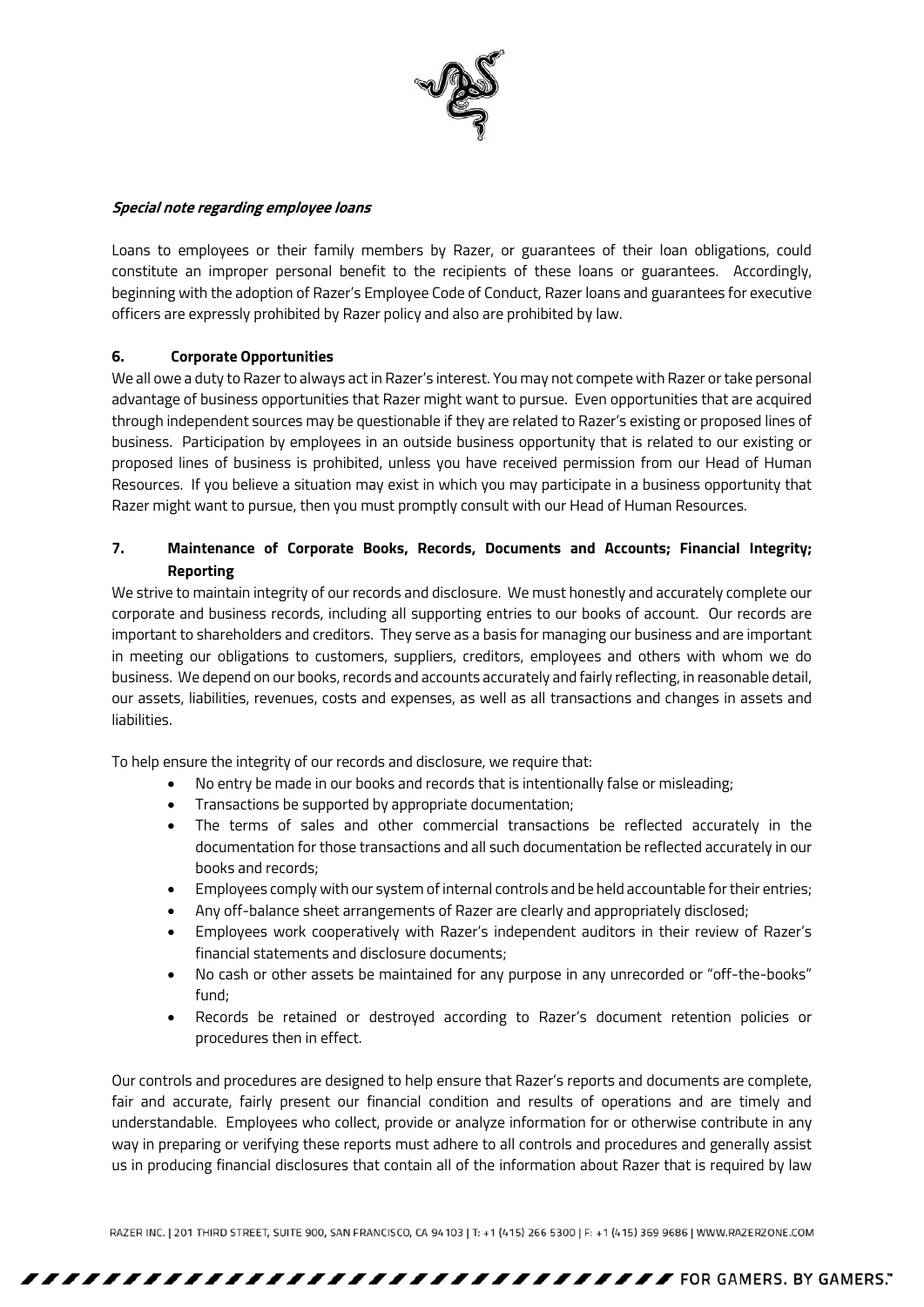

and would be important to enable shareholders to understand our business and its attendant risks. In particular, you:

- May not take or authorize any action that would cause Razer's financial records or financial disclosure to fail to comply with generally accepted accounting principles, or other applicable laws, rules and regulations;
- Must cooperate fully with our Finance Department, as well as our independent public accountants and counsel, respond to their questions with candor and provide them with complete and accurate information to help ensure that Razer's books and records, are accurate and complete;
- Must not knowingly make (or cause or encourage any other person to make) any false or misleading statement in any of Razer's reports or knowingly omit (or cause or encourage any other person to omit) any information necessary to make the disclosure in any of such reports accurate in all material respects.

If you become aware that our public disclosures are not complete, fair and accurate, or if you become aware of a transaction or development that you believe may require disclosure, you must notify your supervisor or our Chief Financial Officer or Head of Legal immediately.

### **8. Conduct of Senior Financial Personnel**

Razer's Finance Department has a special responsibility to promote integrity throughout the organization, with responsibilities to stakeholders both inside and outside of Razer. The Board of Directors requires that our senior Finance Department personnel adhere to the following ethical principles and accept the obligation to foster a culture throughout Razer as a whole that ensures the accurate and timely reporting of Razer's financial results and condition.

Because of this special role, the Chief Financial Officer, Chief Accounting Officer and any other persons performing similar functions (Senior Financial Employees) must:

- Act with honesty and integrity and use due care and diligence in performing his or her responsibilities to Razer.
- Avoid situations that represent actual or apparent conflicts of interest with his or her responsibilities to Razer, and notify our Head of Human Resources immediately about any transaction or personal or professional relationship that reasonably could be expected to give rise to such an actual or apparent conflict. Without limiting the foregoing, and for the sake of avoiding an implication of impropriety, Senior Financial Employees shall not:
	- Accept any material gift or other gratuitous benefit from a supplier or vendor of products or services, including professional services, to Razer (this prohibition is not intended to preclude ordinary course entertainment or similar social events);
	- Except with the approval of the disinterested members of our Board of Directors, directly invest in any privately-held company that is a customer, partner or vendor of Razer where the Senior Financial Employee, either directly or through people in his/her chain of command, has responsibility or ability to affect or implement Razer's relationship with the other company; or
	- Maintain more than a passive investment of greater that 1% of the outstanding shares of a public company that is a customer, partner or vendor of Razer.
	- Investments in diversified publicly traded mutual funds are not deemed subject to these conflict of interest guidelines.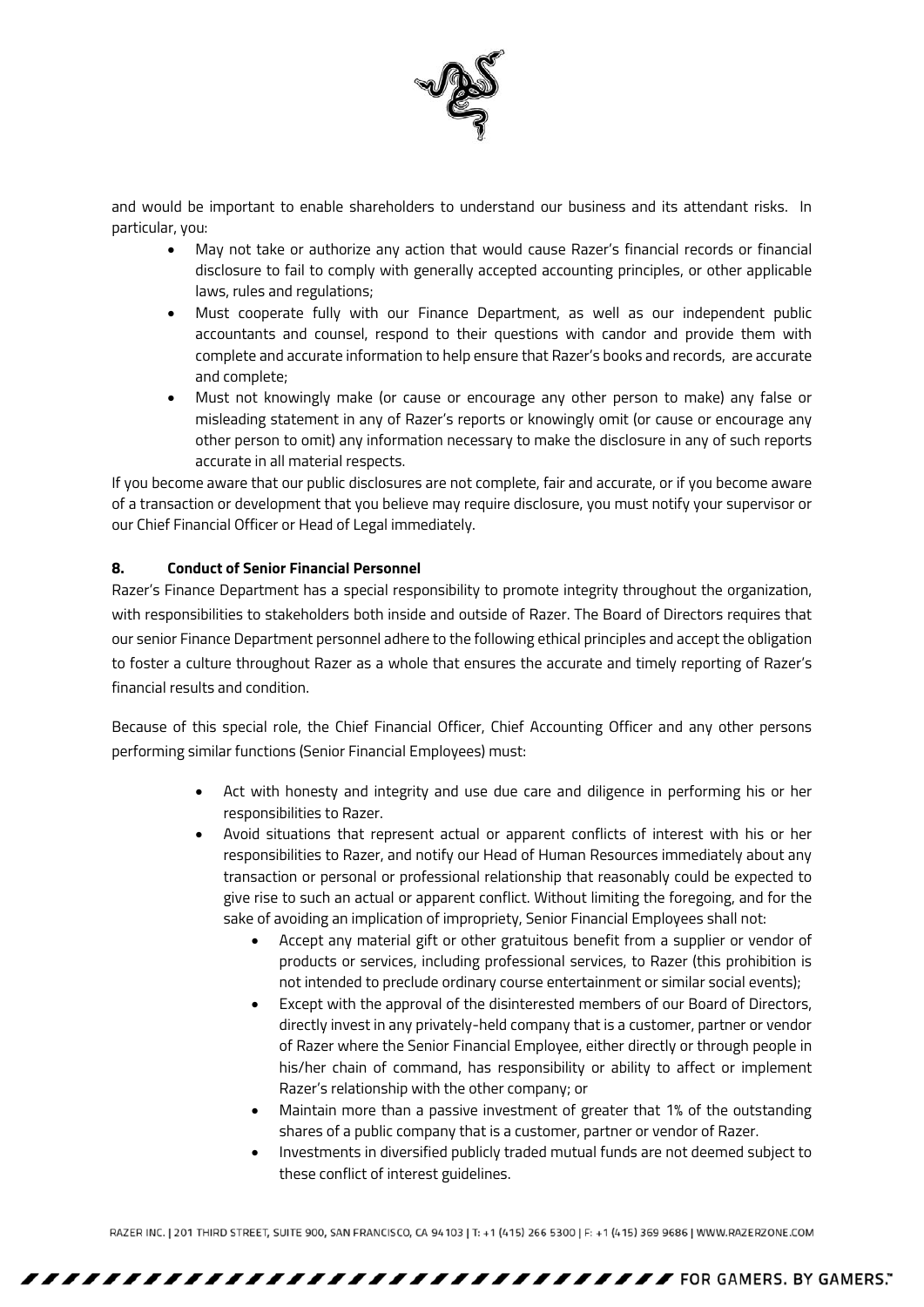

- Provide constituents with information that is accurate, complete, objective, relevant, timely and understandable, including information for inclusion in Razer's submissions to governmental agencies or in public statements.
- Comply with all laws, rules, and regulations of federal, state and local governments, and of any public or private regulatory authorities.
- Achieve responsible use of and control over all assets and resources entrusted to each Senior Financial Employee.

### **9. Gifts and Entertainment**

All employees must be careful to avoid even the appearance of impropriety in giving or receiving gifts and entertainment. In general, you cannot offer, provide or accept any gifts or entertainment in connection with your service to Razer except in a manner consistent with customary business practices, such as customary and reasonable meals and entertainment. Gifts and entertainment must not be excessive in value, in cash, susceptible of being construed as a bribe or kickback, or in violation of any laws. This principle applies to our transactions everywhere in the world, even if it conflicts with local custom. Under some statutes, such as the United States Foreign Corrupt Practices Act or the U.K. Bribery Act, giving anything of value to a government official to obtain or retain business or favorable treatment is a criminal act subject to prosecution and conviction. Discuss with your supervisor or our Head of Human Resources any proposed entertainment or gifts if you are uncertain about their appropriateness.

### **10. Political Contributions and Gifts**

Razer does not make contributions or payments that could be considered a contribution to a political party or candidate, but you are free to exercise your right to make personal political contributions within legal limits. However, you should not make these contributions in a way that might appear to be an endorsement by Razer. Razer will not reimburse you for any political contributions.

### **11. Competition and Fair Dealing**

Here at Razer, we encourage healthy, ethical and fair competition with our competitors. In this spirit, you may not through improper means acquire proprietary information from others, possess confidential information or encourage disclosure of confidential information from past or present employees of other companies. If you have obtained information like this by mistake, or if you have any questions about the legality of future actions, you must consult with our Head of Legal. You are expected to deal fairly and honestly with anyone with whom you have contact in the course of performing your duties as an employee.

### **Special note regarding antitrust laws**

Antitrust laws are designed to protect customers and the competitive process. These laws generally prohibit Razer from establishing:

- Price fixing arrangements with competitors or resellers;
- Arrangements with competitors to share pricing information or other competitive marketing information, or to allocate markets or customers;
- Agreements with competitors or customers to boycott particular suppliers, customers or competitors;
- A monopoly or attempted monopoly through anticompetitive conduct.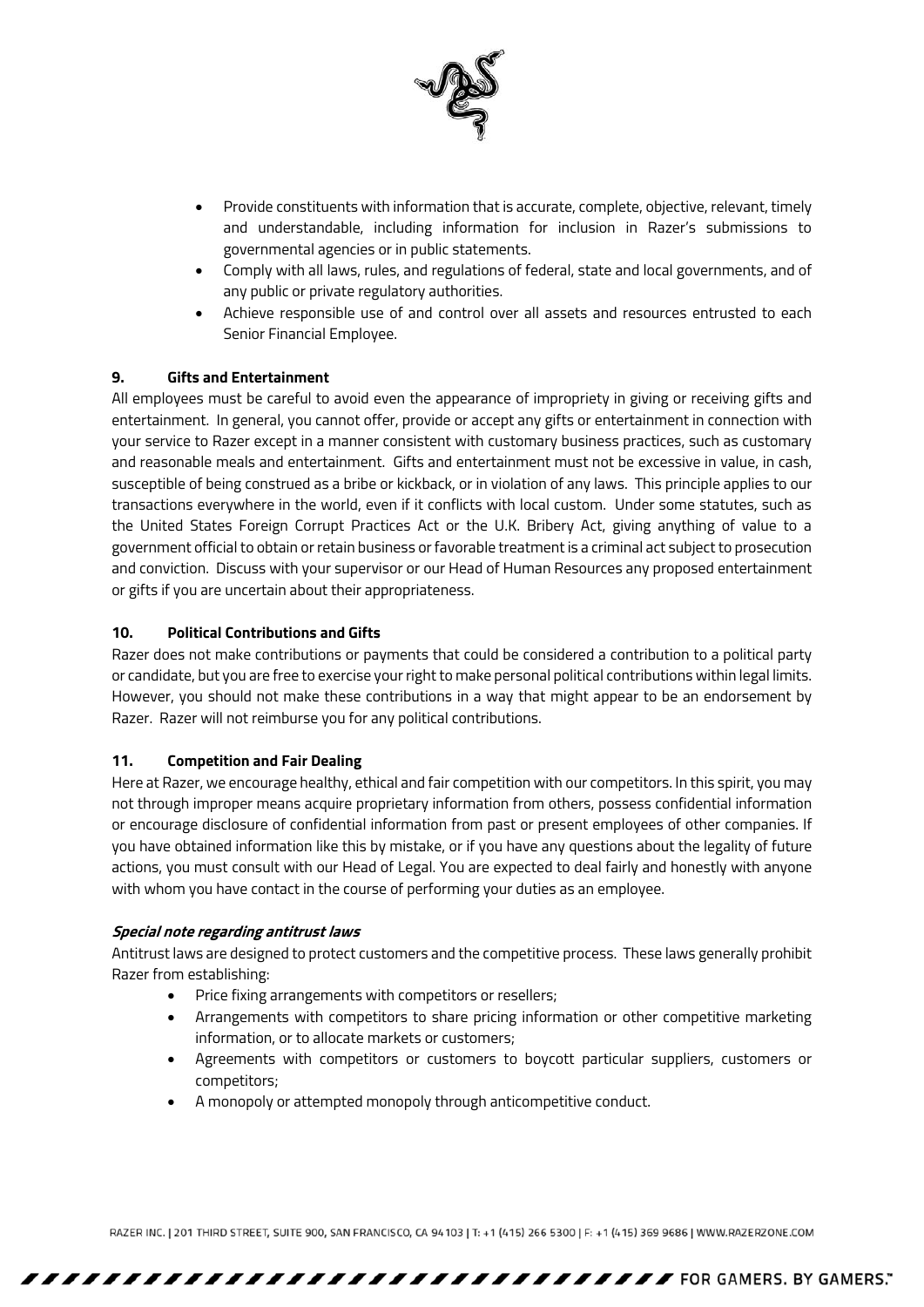

Some kinds of information, such as pricing, production and inventory, should never be exchanged with competitors, regardless of how innocent or casual the exchange may be, because even where no formal arrangement exists, merely exchanging information can create the appearance of an improper arrangement.

Your failure to comply with antitrust laws can have extremely negative consequences for Razer, including long and costly investigations and lawsuits, substantial fines or damages, and negative publicity. Understanding the requirements of antitrust and unfair competition laws of the jurisdictions where we do business can be difficult. Whenever you have a question relating to these laws, you should consult with your supervisor or our Head of Legal.

## **12. Confidentiality**

We cannot protect our confidential information without your help. An employee who has had access to confidential Razer information must keep it confidential at all times, including at all times after such employee ceases to be an employee of Razer. Unauthorized use or distribution of this information is extremely serious; it could be illegal and result in civil liability or criminal penalties and would also violate our trust in you, and our users' trust in Razer. You must be vigilant in preventing unauthorized disclosure of confidential information by ensuring that business-related paperwork are handled with care, sensitive matters are not discussed in public places and discussion of confidential information via cell phone is limited. Furthermore, you may not post confidential Razer information on the Internet. Please see our Social Media Policy for information about using social networking sites on the Internet. All Razer emails, voicemails and other communications are presumed confidential and should not be disseminated outside of Razer, except where required for legitimate business purposes. If you become aware of any instance of inappropriate handling of information or data or any security breach, please report it immediately.

### **13. Protection and Proper Use of Company Assets**

Theft, carelessness and waste have a direct impact on our profitability. Any misuse or suspected misuse of our assets that becomes known to you must be immediately reported to our Head of Human Resources.

### **14. Media Contacts and Public Communications**

We strive to communicate material information in a way that is reasonably designed to provide broad, nonexclusionary distribution of information to the public. Only those individuals designated as official spokespersons in our Corporate Communications Policy may address questions regarding financial matters. If you are contacted by a journalist, blogger, analyst etc. asking for information about Razer or to comment on our business, you should decline to comment and refer immediately to the Chief Financial Officer or Head of Legal. Please see our Social Media Policy for additional information.

### **15. Equal Opportunity**

In keeping with our commitment to the communities in which we do business, Razer is an equal employment opportunity employer. This means that employment decisions are to be based on merit and business needs, and not based upon race, color, citizenship status, religious creed, national origin, ancestry, gender, sexual orientation, age, marital status, veteran status, physical or mental disability, or medical condition, or any other condition prohibited by law.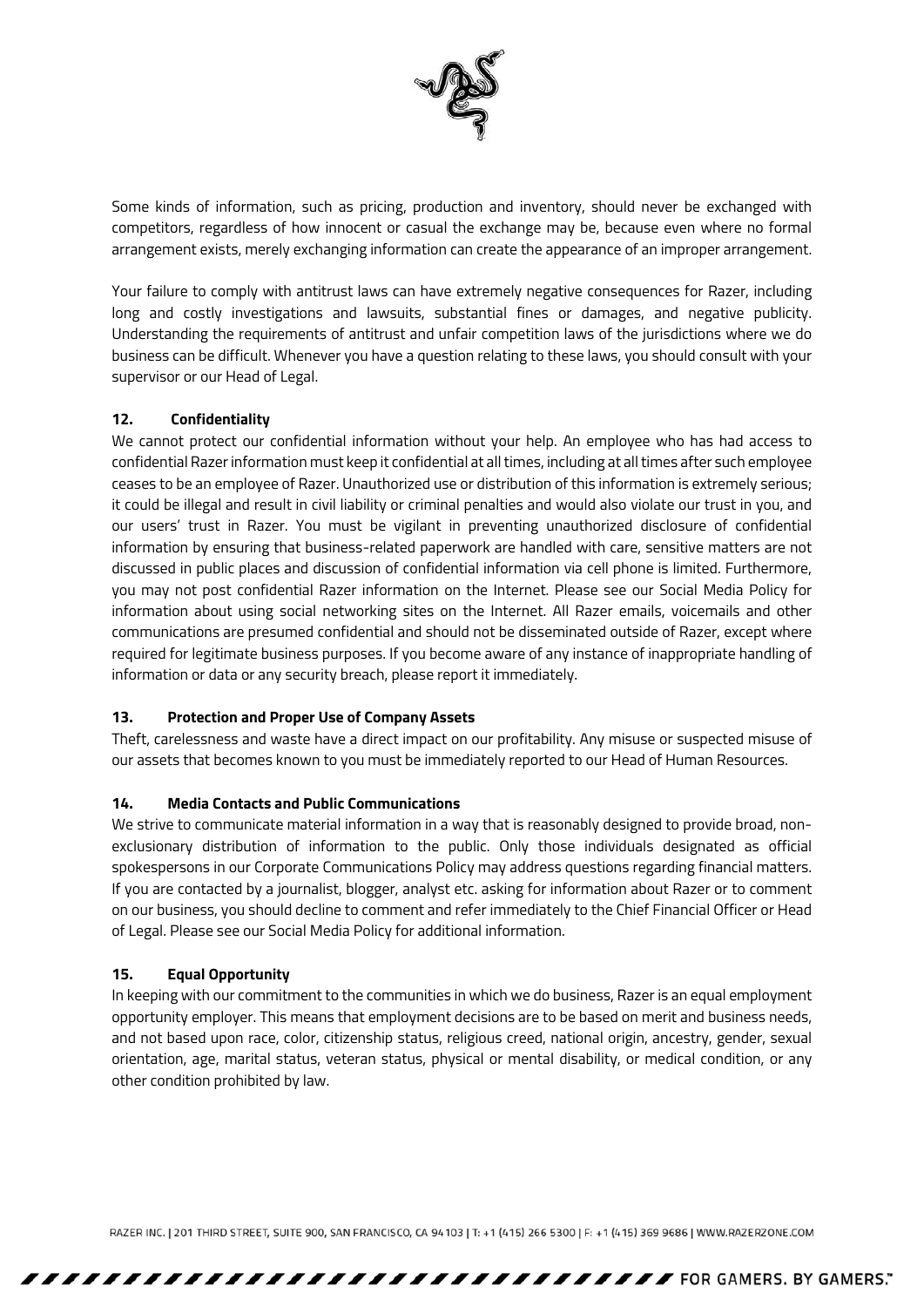

#### **Administrative matters**

#### **16. Amendment and Waiver**

Any amendment or waiver of Razer's Employee Code of Conduct must be in writing and must be authorized by a majority of the members of our Board of Directors or a committee of our Board of Directors if such authority has been delegated to a committee. Any such amendment or waiver may be publicly disclosed if required by applicable laws, rules and regulations.

#### **17. Compliance Standards and Procedures**

#### **Compliance Resources**

Razer has an obligation to promote ethical behavior. You should talk to your supervisor or our Head of Human Resources if you are in doubt about the application of any provision of Razer's Employee Code of Conduct. In addition to fielding questions about Razer's Employee Code of Conduct, our Head of Human Resources, in consultation with Head of Internal Audit and Head of Legal, is responsible for:

- Investigating possible violations of Razer's Employee Code of Conduct;
- Training new employees in the policies in Razer's Employee Code of Conduct;
- Conducting training sessions to refresh employees' familiarity with Razer's Employee Code of Conduct;
- Recommending updates to Razer's Employee Code of Conduct as needed for approval by our Board of Directors, to reflect changes in the law, Razer operations and recognized best practices, and to reflect Razer experience with Razer's Employee Code of Conduct; and
- Otherwise promoting an atmosphere of responsible and ethical conduct.

If you are uncomfortable speaking with our Head of Human Resources because he or she works in your department or is one of your supervisors, please contact Head of Internal Audit or Head of Legal.

### **Clarifying Questions and Concerns; Reporting Possible Violations**

If you encounter a situation or are considering a course of action and its appropriateness is unclear, discuss the matter promptly with your supervisor or our Head of Human Resources; even the appearance of impropriety can be very damaging to the Company and should be avoided. If you are aware of a suspected or actual violation of Razer's Employee Code of Conduct by others, you have a responsibility to report it. Reporting procedures, including anonymous reporting procedures, are described in the Whistleblower and Complaint Policy. Employees who wish to anonymously submit a concern or complaint regarding a possible violation of Razer's Employee Code of Conduct should follow the procedures outlined in our Whistleblower and Complaint Policy.

#### **Responsibility for the Investigation**

The Board of Directors is ultimately responsible for the investigation and resolution of all suspected or actual violations of Razer's Employee Code of Conduct. Alleged violations of Razer's Employee Code of Conduct will be investigated and may result in discipline and other action at the discretion of the Board of Directors. The Board of Directors will conduct their investigations with the highest degree of confidentiality that is possible

RAZER INC. | 201 THIRD STREET, SUITE 900, SAN FRANCISCO, CA 94103 | T: +1 (415) 266 5300 | F: +1 (415) 369 9686 | WWW.RAZERZONE.COM